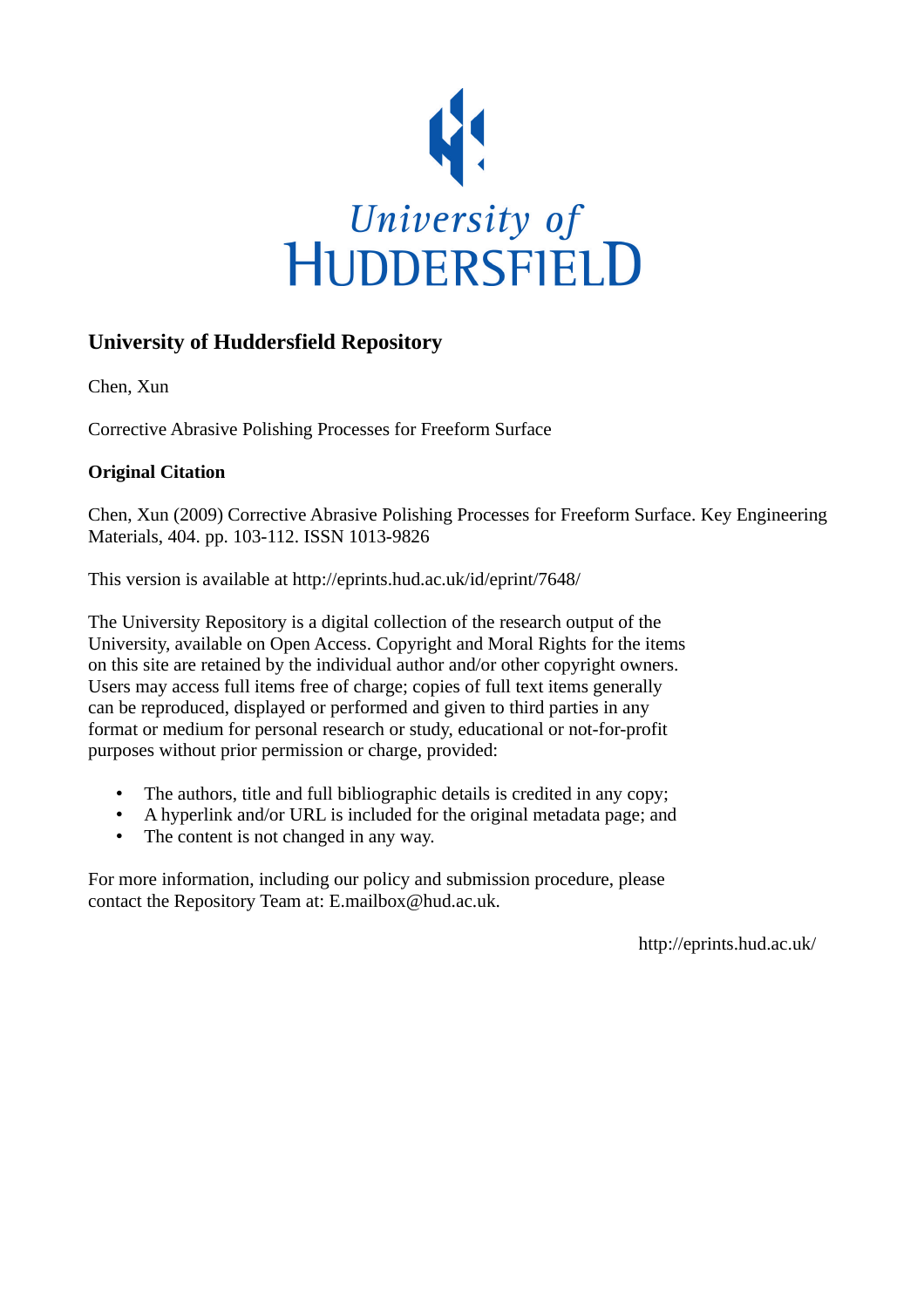# **Corrective Abrasive Finishing Processes for Freeform Surface**

Xun Chen $1, a$ 

<sup>1</sup> School of Computing and Engineering, University of Huddersfield, Huddersfield HD1 3DH, UK <sup>a</sup>x.chen@hud.ac.uk

**Keywords:** Corrective finishing, Abrasive processing, Freeform surface, Polishing.

**Abstract.** Traditionally, abrasive finishing process focus on producing excellent surface finish on regular form shapes. Ever increasing demands in freeform features in aerospace, energy and medicine industry requires abrasive finishing technology not only provides excellent surface finish but also is capable to correct the errors on freeform surfaces. The paper presents current development of corrective finishing technology for freeform surface.

## **Introduction**

A decade ago, R. Komanduri [1] and his colleague published a paper in summarise the technical development in fine abrasive processing. By convention, polishing was meant to imply best finish without regard for shape or form accuracy, e.g., in the preparation of metallurgical samples where the objective is to remove the scratches so that microstructure can be observed after etching. It is also used for removing the damage, such as microcracks, voids, etc., caused by the previous manufacturing operation, such as grinding. Conventional lapping in contrast is used not for finish but for form accuracy, such as flatness in the case of flat objects or sphericity in the case of balls. The term honing is used, similar to lapping, for form and shape accuracy and for generating the topography to 'trap' the lubricant. Finishing is a general term used to describe any or all of these processes. Traditionally, for a precision component, grinding will provide good size and form accuracy and polishing will improve the surface finish to the highest standard. However due to the tools used in polish have relatively low stiffness and a long polish process may loss the form and size accuracy. Therefore a manual corrective polishing is sometimes required.

As the advances of abrasive technology, the form accuracy becomes increasingly important to the ever demanding market. Technique advances in CNC machine tools enable a polishing process to become a good choice for form error correction, particularly for the components with tight tolerance of from accuracy and surface roughness. This means a surface with excellent form accuracy and surface finish can be achieved simultaneously on just one finishing machine. This paper presents recent development in abrasive finishing technology with particularly focus on the corrective polishing for freeform surfaces.

## **Concept of Corrective Polishing for Freeform Surface**

Components with a freeform shape can be found in a wide range of applications in aerospace, medicine and energy industry, exampled by prothetic joints and turbine blades. Currently, a freeform component can be manufactured through machining directly or a mould insert used in a replication process such as injection moulding or pressing respectively. The machining process is considered as a critical element in a freeform generation. A simple example of direct machining for a freeform surface [2] is robotic grinding and polishing for turbine vane airfoil. It requires in situ measurement, profile mapping and tool path planning. More commonly, machining processes for freeform surface include the diamond turning with Fast Tool Servo (FTS) systems, the raster milling or grinding with a series of subsequent polishing steps. Usually free form surface is machined with a ball end milling cutter or grinding wheel in a machining centre. Conventional polishing is to produce a smooth, deformation-free, and scratch-free surface, which is bright, shiny, and mirror-like in appearance. Polishing minimizes all fine surface irregularities left over during the milling or grinding operation. As the tolerance getting tighter, sometimes a manual polishing can be the only choice. To avoid such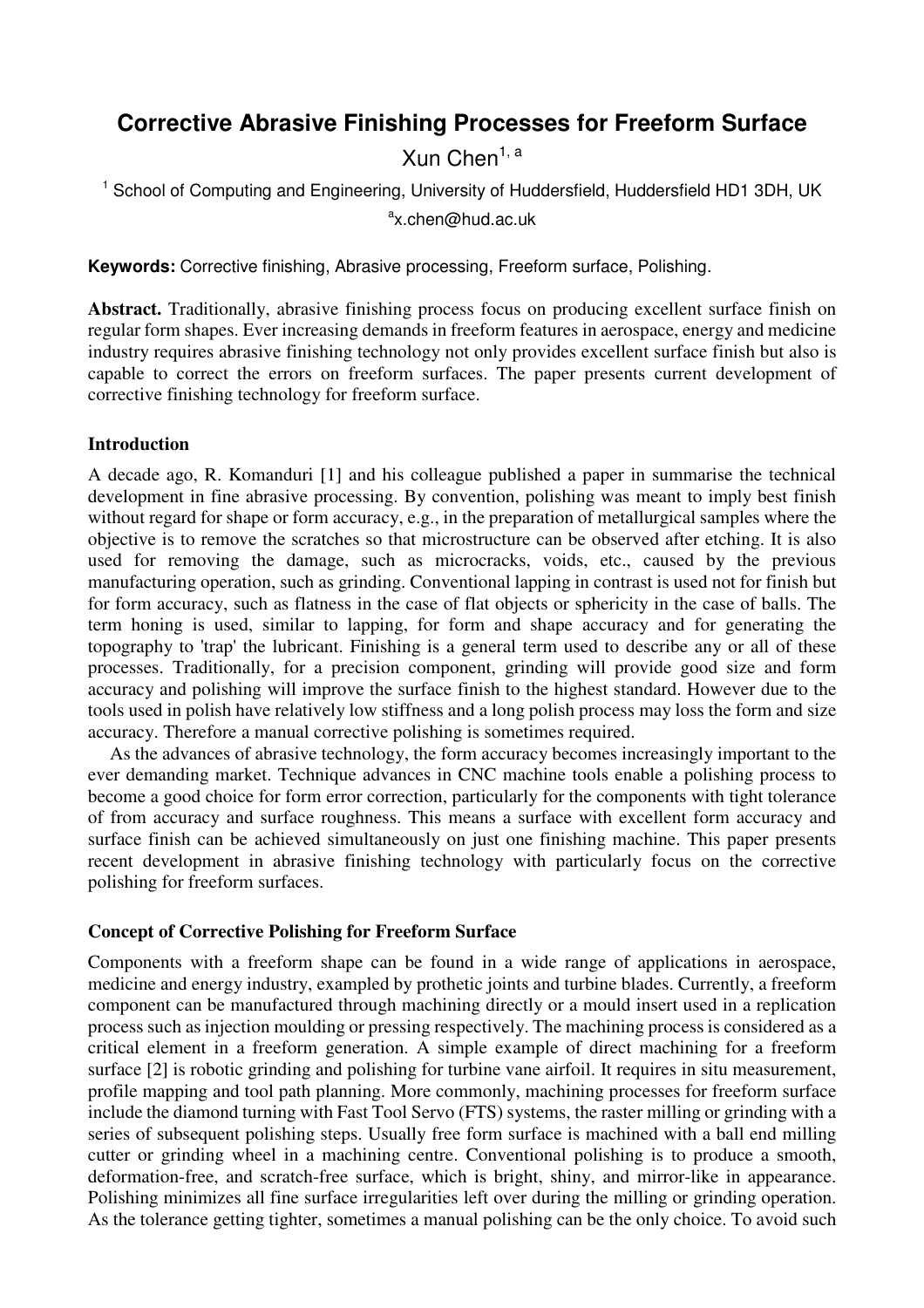time and cost intensive process, many efforts were made in developing new polishing technology – namely corrective polishing. Due to high demands on the geometrical precision in corrective polishing, the form accuracy is usually achieved by iterative correction loops consisting of a machining step, a surface measurement and the generation of an adapted NC machining programme in order to compensate for the form deviation identified. As a consequence, a series of new challenges has to be addressed.

Besides the requirements on the form accuracy and surface roughness, the integrity of surface regarding the material property is of equally importance. In view of the peculiarities of the work materials (advanced ceramics, optical glasses, semiconductor materials, aerospace alloys etc.), the stringent requirements of these materials in practice, the need to remove very small amounts of material (atomic bits) to minimize or eliminate brittle fracture, the very high surface finish and form accuracy requirements, and the required surface integrity (i.e., minimal or no surface or near surface damage including metallurgical changes, residual stresses, defects such as micro-cracks and material re-deposits), it is necessary to consider the corrective abrasive finishing process as a system. Komanduri et al [1] listed 9 points of consideration for ultraprecision machining system, most of which are applicable to corrective abrasive finishing process. Here the key elements are iterated.

- 1. High precision, vibration-free, rigid machine tool;
- 2. High resolution motion control;
- 3. Thermal stability;
- 4. Feedback control;
- 5. High loop stiffness between the tool and the workpiece;
- 6. Submicron abrasives of uniform grain size bonded into a wheel or in the form of a coated abrasive or as free abrasive;
- 7. Suitable dressing techniques for different bonded abrasive tools;
- 8. Ultraprecision metrology system integrated into the machine tool but isolated from the response of the machine tool during machining;
- 9. High level of clean environment including temperature, vibration, humidity, and dust control.

The first 4 points are related to machine tools performance and the following three points are associated to tool preparation, albeit the point 5 is debatable for polishing, where soft polishing pads are often used.

#### **Machine Tool Dynamics**

To achieve a freeform surface error correction, the minimum control axes should be 5 axes assuming the datum of component can be aligned on the machine precisely. Due to the locating error is unavoidable, more degrees of freedom have to be controlled by introducing more control axes. Another challenge of freeform polishing is the changing mismatch between machining surface of the polishing tool and required surface of the workpiece. For easy process control, control systems with 6 or more controllable axes are commonly used to provide extra movement for the mismatch correction. Brecher et al [3] developed a double-V-parallel kinematic module with four degrees of freedom for their freeform machining research. As shown in Fig. 1 the module can run in force control mode and is capable of superimposing eccentric movements to the rotating polishing tools so as to control tool orientation correctly to the local surface normal. The unit is designed as a closed system that can be mounted on various machine tools. The base machine guides the adaptive polishing unit over the workpiece surface using three axes only; the polishing module itself provides the local movements including the angular alignment for ensuring constant process parameters.

As a part of research on the Euro50 telescope development, a Zeeko polishing machine centres was designed and manufactured for aspheric lens polishing [4,5]. The CNC control system provides synchronized control and power amplifiers for the X, Y, Z, A, B axes and the turntable rotation (C). It also provides control of the tool rotation (H axis) speed. A schematic machine structure is illustrated in figure 2. The machine is particularly suitable rotational aspheric surface polishing. It is also capable to polishing any type of freeform as long as the curvature radius of concave surface is larger than that of polishing tool. At Huddersfield, an excellent surface finish of Sa 2.8 nm was achieved in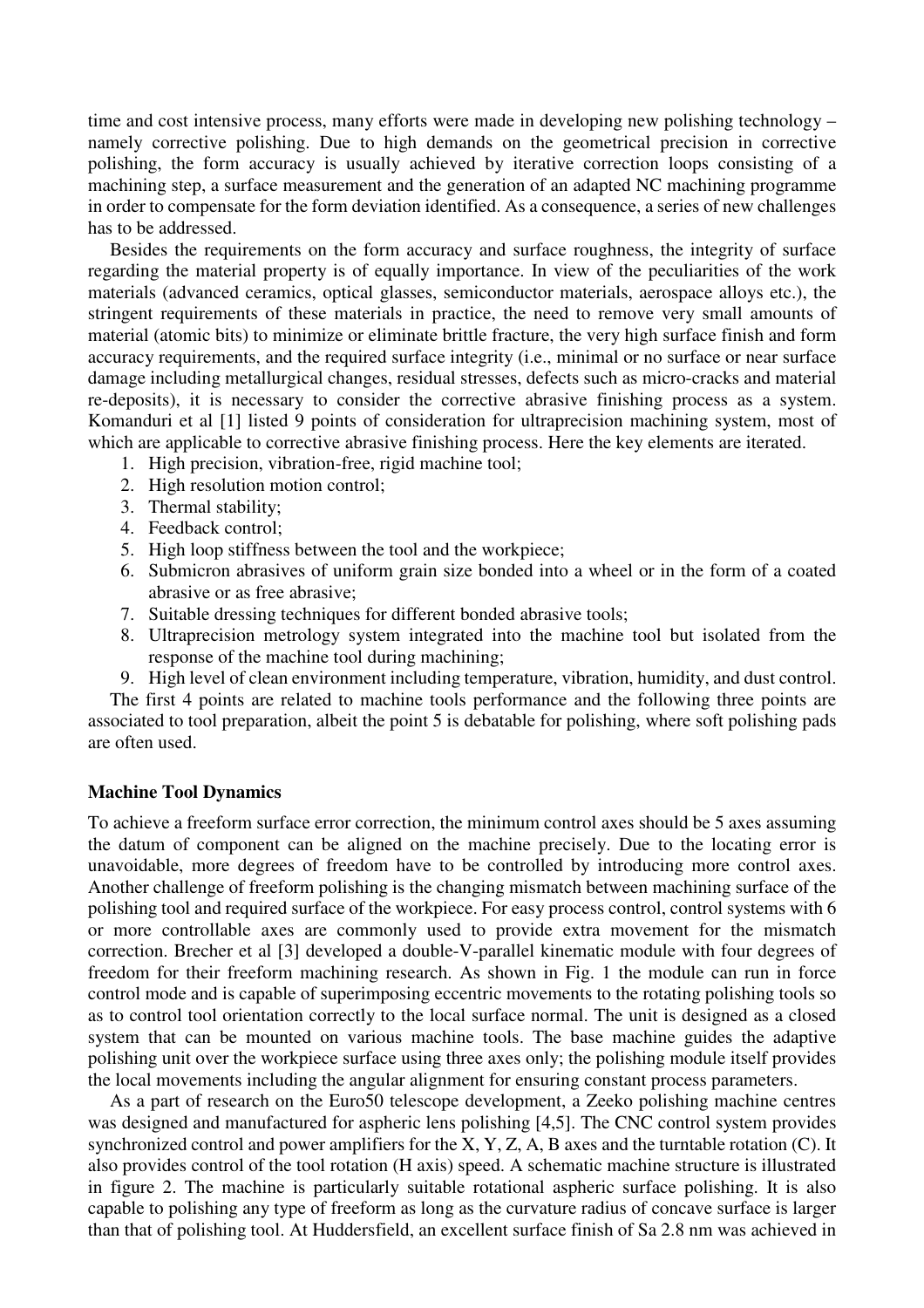a knee condyle section polishing automatically on a Zeeko IPR 200 machine [6]. Fig 3 is the photograph of the polished knee joint component. A unique feature of the Zeeko polishing machine is that the polish bonnet is supported by a pressurized air; so that the stiffness of the polish pad becomes controllable through air pressure.



Figure 1. Four-degree-freedom double-V-parallel polishing unit [3]





Figure 2. Zeeko machine structure [4, 5] Figure 3. A polished knee joint component [6]

Robotic grinding and polishing is a common chamfering, deburring and finishing method for complex components [7-11]. Since a robot is capable to facilitate over 6 degrees of freedom, it is also used for freeform correction. Huang et al [2] reported their researches on turbine-vane overhaul application. The system applies a sand belt wheel as grinding and polishing media. Therefore the setup is a linear contact mechanism, which means their system is actually a 2D error compensation system. Through the path planning enabled a 3D freeform surface to be machined, many restrictions would remain. Because the abrasive grits are bonded on the sand belt, the effects of tool wear on material removal rate should be compensated. The suggested compensation methods are increasing belt speed and decreasing federate, which were found satisfactory with a certain limit within the tool life. A force feedback system was employed for the surface profile control through tool path design.

## **Models for Error Correction Finishing**

A successful corrective polishing system should be capable to remove materials precisely according to the errors at the different positions of the component. Knowledge of material removal in finishing process is essential for error correction. Early developed models for the analysis of material removal in finishing process are Preston equation and Archard equation. According to Preston equation [12]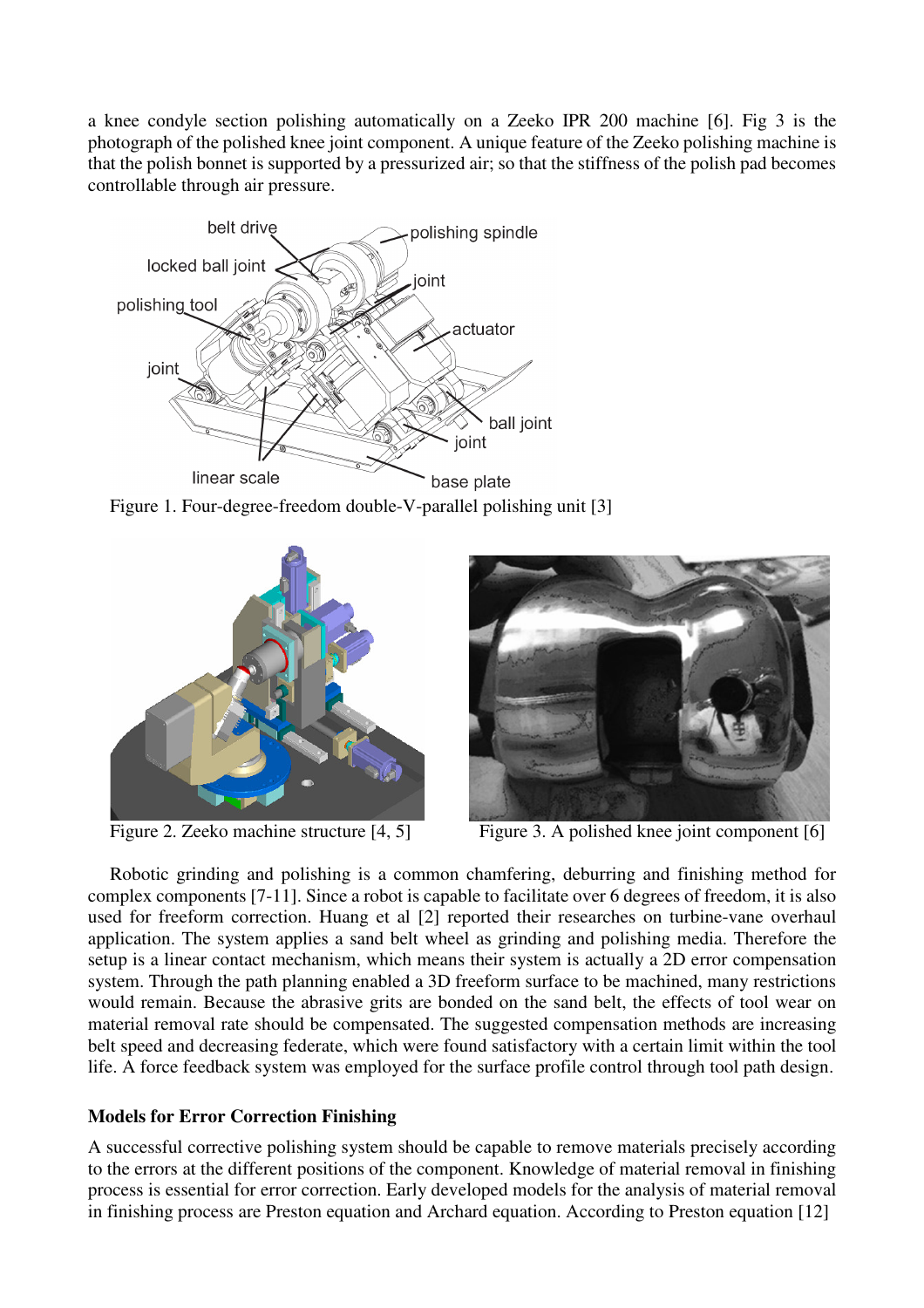$$
\frac{dz}{dt} = C_p p v_r \tag{1}
$$

The equation presents the material removal rate  $\frac{dz}{dt}$  is determined by the relative velocity  $v_r$ , the polishing pressure  $p$ . The constant  $C_p$  represents the effects of other influential process parameters that are not taken into account. So, the Preston coefficient has to be determined experimentally for each single polishing system consisting of polishing tool, workpiece and polishing slurry. From tribological point of view, Archard equation predicts the abraded wear volume  $V_w$  [13].

$$
V_w = K \frac{F_n s}{H}
$$
 (2)

Where  $F_n$  is the normal load, *s* is the sliding distance and *H* is the abraded workpiece surface. From Preston and Archard models, it can be seen that the material removal can be related to the normal load or pressure acting on the workpiece surface.

A true 3D polishing method being capable to correct errors was studied by Wu, Kita and Ikoku [14]. In this method, the polishing tool is an elastic spherical grinding wheel. Considering the micro feature correction, the real depth of cut is of significance in corrective polishing. Wu et al illustrated a good linear relationship (as shown in Fig. 4) between actual depth of cut  $\delta$  and polishing parameter  $S_p$ , which defined as

$$
S_p = \frac{(V+f)p}{fH_v} \tag{3}
$$

Where *V* is polishing speed, *f* is feed speed, *p* is contacting pressure and  $H<sub>v</sub>$  is workpiece hardness. This relationship indicates that the polishing materials removal can be controlled by contact pressure, polishing speed and feed speed. They also indicated that the pressure distribution between the tool and workpiece should be considered for form correction. For a true 3D surface error correction, pressure distribution control will be an important issue. Wu et al [14] also noticed the effects of tool orientation on the materials removal. This provides an extra route for form error correction.



The pressure distribution plays an important role in the corrective finishing process. Roswell et al [15] investigated into contact stress in a polishing process. They classified the contact stress distribution into non-Hertzian circular contact and Hertzian elliptic contact, from which the relationship between polishing forces and polish pressure can be established. Based on the Hertzian contact theory, the pressure distribution will follow an elliptic distribution, where the maximum contact pressure is at the centre of the contact. The mean pressure is two thirds of the maximum pressure. The contact force *F* can be calculated as:

$$
F = \frac{2\pi E^2 (k')\Delta^2 P_0^3}{3k} \tag{4}
$$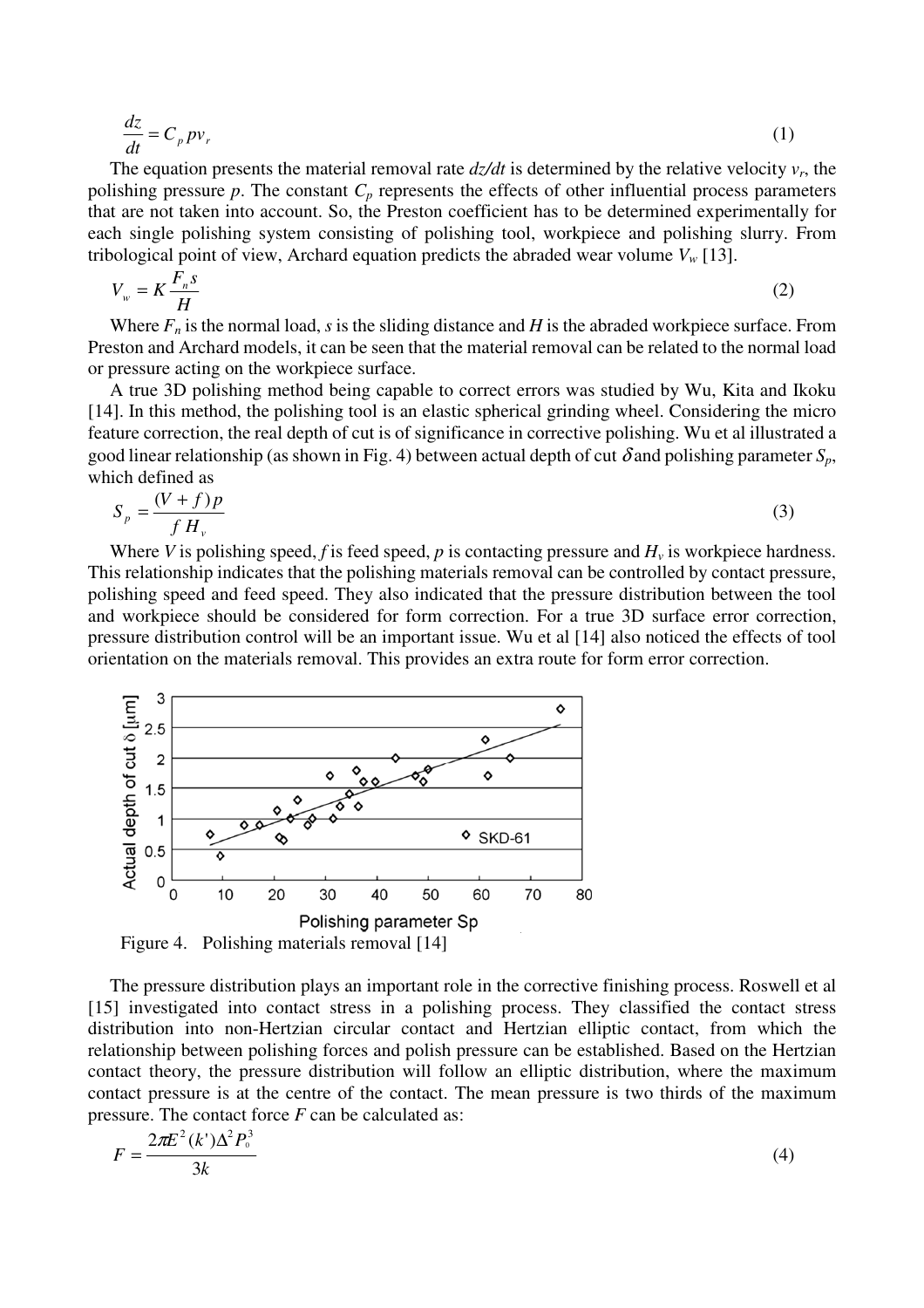Where k is semi-minor to semi-major axis of contact ellipse,  $\Delta$  is contact parameters determined by contact geometrical features and material properties,  $E(k') = \int_0^{\pi/2} \sqrt{1 - k'^2 \sin^2 \theta} d\theta$  $\boldsymbol{0}$  $(k') = \int_{0}^{2\pi/2} \sqrt{1 - k'^2} \sin^2 \theta d\theta$  and

$$
k' = \sqrt{1 - k^2}
$$
. By considering the kinetic friction coefficient  $\mu_k$ , the friction torque of contact  $T_f$  is:

$$
T_f = \frac{2}{9} \mu_k \pi (1 + 1/k) \left(\frac{3k}{2\pi}\right)^{4/3} \left(E(k)\Delta\right)^{1/3} \tag{5}
$$

As demonstrated in Eqs. 4 and 5, the contact stress distribution depends on the contact geometry. The constant force did not generate constant removal rate when the surface curvature changed.

For machining of precision freeform components, different data formats may be used in design, machining and metrology on their own merits. Transforming data formats from a conventional matrix based definition of single surface points into a closed polynomial description (e.g. splines) or from one polynomial description into another is accompanied with losses in precision and time intensive calculations. The machining of ultra-precision freeform components with form tolerances in the sub-micron range requires a close interaction between the machine tool, the process and the procedure for the NC tool path generation. Especially for the optical freeform machining the choice of a data-format for the surface description as well as the calculation of the tool path is crucial for the overall achievable quality of the workpiece. Thus, the consistency of the data format in describing a freeform surface geometry is essential and critical in handling metrology data, in planning the best suited tool path trajectory as well as in actively controlling the machine tool during operation. This is highly important issue for ensuring the required form accuracy as well as in enabling a highly effective and deterministic machining.

A data format based on NURBS (Non-Uniform-Rotational-B-Spline) was introduced [16, 17] in order to use it for the highly precise description of freeforms during the design, for the calculation of complex tool trajectories, for the calculation of corrective re-machining steps and for the handling in a machine control system. Some reasons for using NURBS are that they:

- offer one common mathematical form for both, standard analytical shapes (e.g. conics) and free form shapes;
- provide the flexibility to design a large variety of shapes;
- can be evaluated reasonably fast by numerically stable and accurate algorithms;
- are invariant under affine as well as perspective transformations;
- are generalizations of non-rational B-splines and non-rational and rational Bezier curves and surfaces.

A NURBS based surface is defined as follows:

$$
\mathbf{S}(u,v) = \sum_{i=0}^{n} \sum_{j=0}^{m} R_{i,j}(u,v) \mathbf{P}_{i,j}
$$
(6)

The rational basis functions

$$
R_{i,j}(u,v) = \frac{N_{i,p}(u)N_{i,q}(v)w_{i,j}}{\sum_{k=0}^{n} \sum_{l=0}^{m} N_{k,p}(u)N_{l,q}(v)w_{k,l}}
$$
(7)

are weighted *p*-th and *q*-th degree B-Spline basis functions *Ni,p* with the parameters *u* and *v*. The basis functions are activated by the knot vectors

$$
\mathbf{U} = \left\{ \underbrace{0,...,0}_{p+1}, \quad u_{p+1},...,u_n, \quad \underbrace{1,...,1}_{p+1} \right\}
$$
 (8)

and equivalently **V** according to u and v. There is a fixed number of active basis functions in one knot span. Hence surface modifications have only local affects. The surface lies in the convex hull of the control net consisting of the control points  $P = \{P_{i,j}\}\$ . Each control point has a weight  $w = \{w_{i,j}\}\$ representing a proportional attraction or rejection of the surface from this point.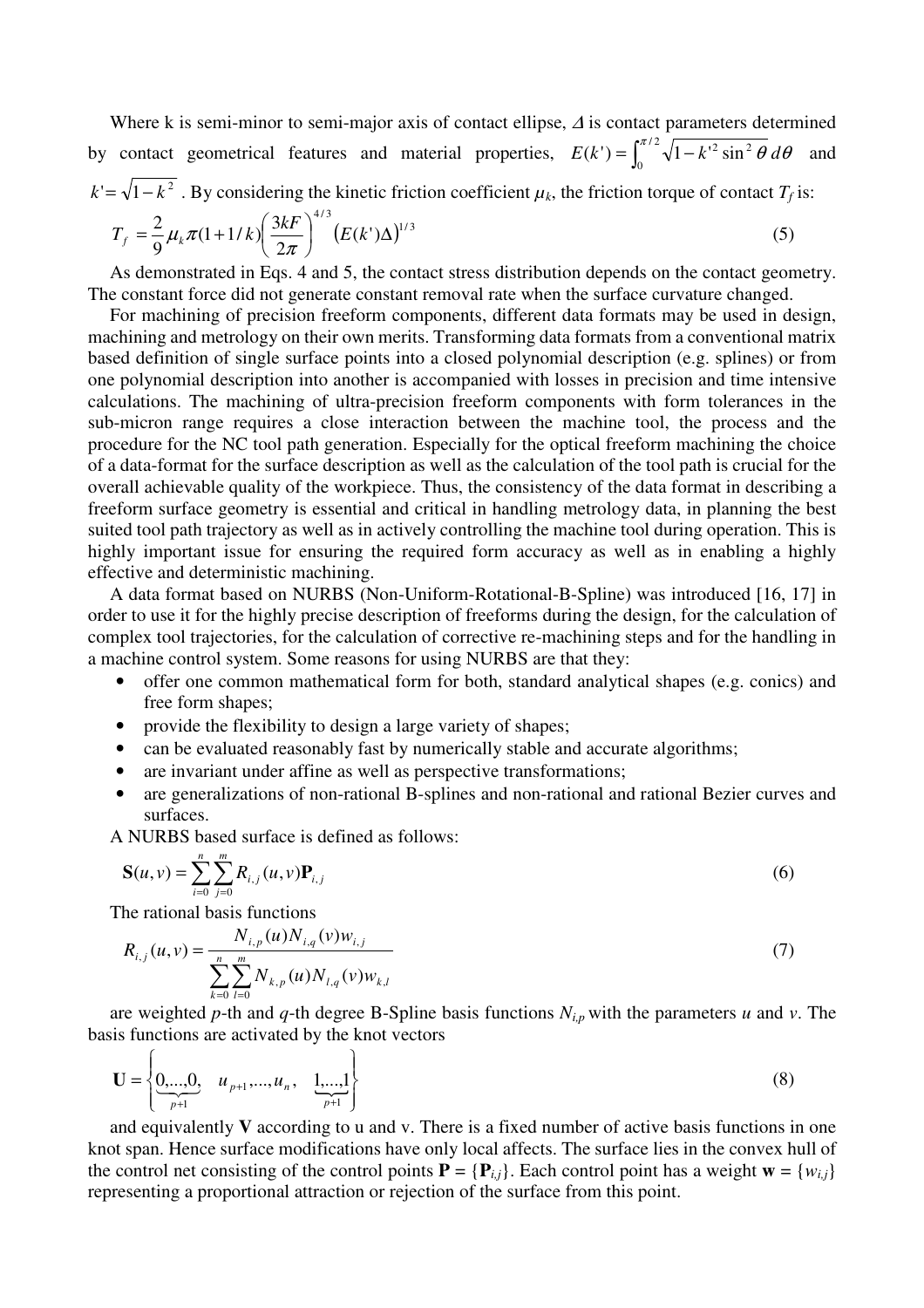Brecher et al [3] investigated the method for a tool path calculation based on the NURBS data format. By using the data format NURBS, the data in the data chain can be easily exchange. Furthermore, NURBS allow local tool path manipulations for the correction of local form deviations. The key issue in their methods is to minimise the distance vector between desired surface and machined surface within a limited time span. An online data processing during the trajectory calculation can reduce pre-processing time, because no data transformation is required during the process chain from start to finish with the measurement. However, due to the required high number of real time data calculations, an online machine control with NURBS is still not possible for multi axis control with a 650 MHz CPU (Central Processing Unit) system. Therefore the trajectories are stored in G-Code format for the machine and in a series of splines for the adaptive polishing module. A multi-axis movement control was realised by combining the usages of NURBS and conventional G-code. The corrective polishing process is controlled by feed rate and dwelling time calculated from error maps.

With the surface model available for error analysis, the capability of error measurement becomes next line of consideration for the freeform error corrective finishing.

#### **Metrology requirement**

The errors to be corrected in a corrective polishing are normally at the level of submicron to micron range. The prosthetic components are good examples of precision freeform surface with tight tolerances. As an example, dimensional tolerance of medical implant components can be less than 0.2 µm and surface finish requirement can be 0.05 µm for hip joints [18, 19]. For such high standard requirement, the measurement is usually carried out in situ. If the measurement has to be carried out off-line, the machine has to have a facility to enable the component to be relocated at the same position.

The requirements for medical implants can be found in the BS and ISO specifications: BS 7251-14:1998, ISO 7207-2:1998 [18, 19]. It can be noted that there are no current guidelines for the tolerances of freeform shape. The dimensional tolerances for freeform component are not stipulated in the standards. Therefore where this is the case the tolerances guidelines for hips are used or the tolerances are driven by company standards. In practice the surface metrology requirements are routinely bettered in normal manufacture i.e. the current achievable surface finish is within 5-10 nm compared to the stated 50 nm in the standards. This is due to the fact that standards are not reviewed as often as companies advance there manufacturing practises.

As the polished surface finish fall into nanometre range, local surface features have significant influence to the component performance. Traditional 2D surface measurement cannot provide sufficient information to the component manufacturers and end-users. Three-dimensional surface measurement becomes increasingly important, particularly for orthopaedic component manufacturing. Blunt and Jiang [20] compared numerous surface topographical measurement techniques and conclude:

- 1. In the 2D mode stylus instruments can be employed for monitoring and controlling the manufacturing process of the femoral heads though good environmental control and instrument maintenance is required. These instruments can be used for 3D measurement of the surface of the heads and acetabular cups only when the table errors can be corrected for by new digital techniques or improved translation devices.
- 2. The focus detection instruments can be used in manufacturing process of the femoral heads and acetabular cups when the slopes of scattering region on the bearing surface are less than standard critical angle limited by the objective numerical aperture.
- 3. The phase-shifting interferometers can offer the best method for 3D measurement of femoral heads due to large measurement range and nano-meter resolution.
- 4. AFM is ideal for description of the detail of surface structure of the femoral heads though for full characterization many measurements need to be carried out.

They recommend that contacting and non-contacting measurement should be implemented according to different analyzing requirements of the orthopaedic joint prostheses. Another important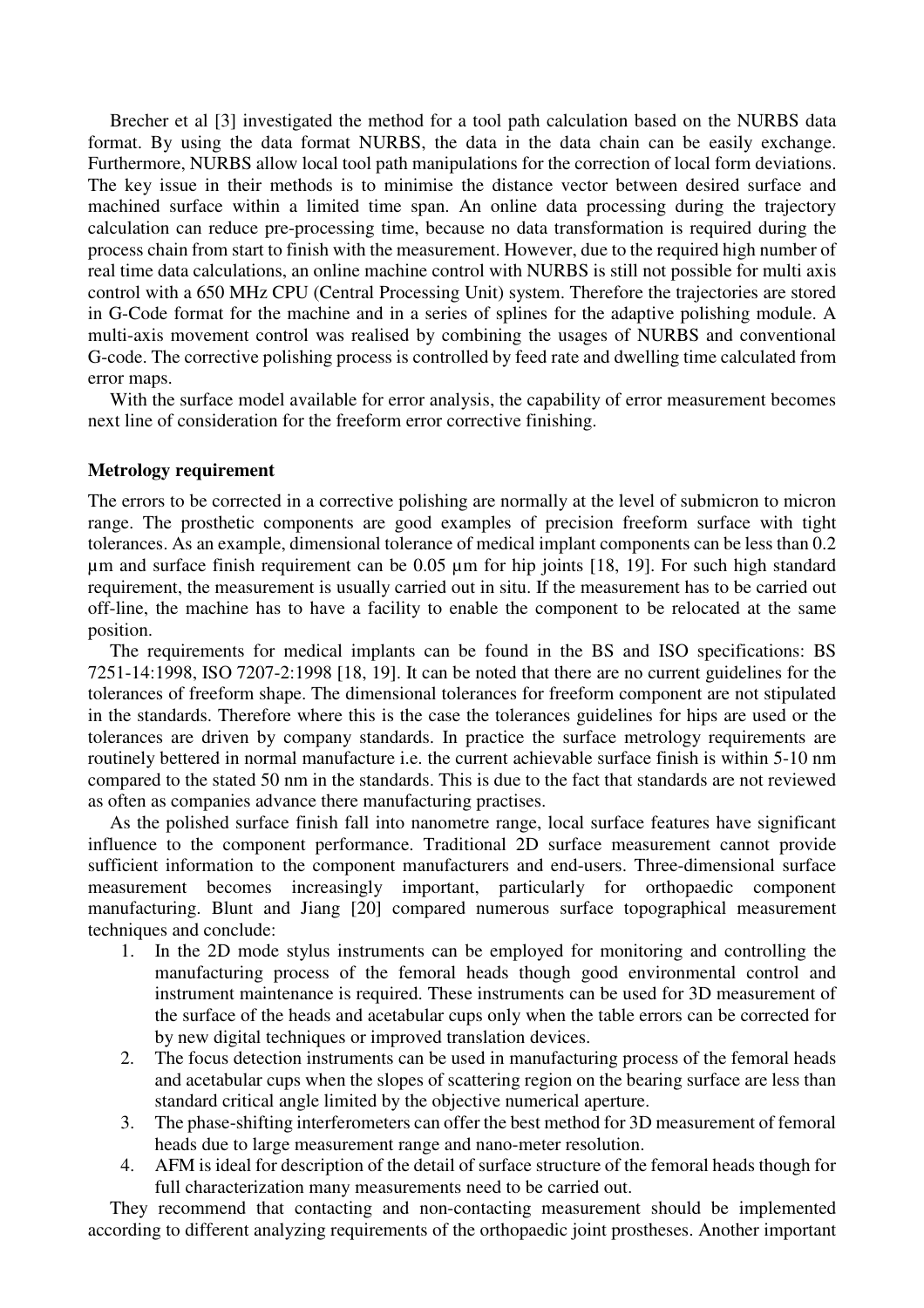development in surface metrology is surface characterization identification and evaluation. Jiang and Blunt [21] provide a wavelet method for the feature extraction from 3D surface measurement. These technique developments are important support to the quality improvement of corrective finishing processes.

#### **Controllable Finishing Process and Its Control**

Similar to conventional finishing process, a corrective finishing process can be influenced by a series of controllable or uncontrollable parameters. The type of abrasive, polishing cloth or pads, polishing fluid, the pressure acting between the workpiece and tools and kinematical movement are all important for the process quality and efficiency. In research of material removal mechanism, Evans et al [22] defined four components involved in a finishing process. They are the workpiece, abrasive granule, fluid and lap. The mechanism of interactions between these components is still not clear. Understanding these interactions seems critical in dealing with the changes in process input variables to productivity and part quality. This is particularly true for the development of corrective abrasive finishing technology.

**Workpiece**. The object of finishing is to modify the workpiece in size, shape and surface texture. Nowadays, the materials subject to finishing process are of wide spectrums, from brittle materials to ductile materials, from homogeneous single materials to composite multiphase materials. The material physical property and machinability are important influential factors to the finished surface integrity.

**Abrasive Granule**. The function of abrasive granules in the slurry is to mechanically remove materials from the surface of the workpiece. The granules themselves can be distinguished by a number of factors, including chemical composition, size, size distribution, shape and concentration, while the effect of each of these factors may be important or insignificant. Commonly used polishing abrasives are diamond, aluminium oxide and silicon carbide. Diamond abrasives usually produce less surface relief than other abrasives. The abrasives used for grinding are normally down to the size around 5 µm. Polishing abrasives are usually smaller than that used in grinding. For precision polishing, abrasive grit size can be submicron. Under some conditions, agglomeration of smaller particles becomes important, affecting the average size and the size distribution. In some cases, the granules fracture, changing the average particle size and shape during the polishing process. These changes will certainly influence the stability and predictability of the finishing processes, since the granule size and its distribution have great effects on material removal rate [22-26].

**Fluid**. The abrasives used in polishing are usually in forms of paste or abrasive powders in colloidal suspension or polishing oil, water or organic solvent (ethylene glycol, alcohol, kerosene, glycerol). The fluid phase of the slurry may be characterized by its chemical composition and by its physical properties. Chemical compositions of fluids include water and nonaqueous fluids like hydrocarbons and alcohols. The pH of the fluid may be controlled by addition of acids or bases, or by the use of a buffer system. The fluid in finishing may promote material removal by chemical reactions. Physical properties of the fluids affect both fluid dynamics and material transport in polishing. These properties include viscosity, density and thermal conductivity, all of which are pressure and temperature dependent. These properties can also be varied by changes in the chemical composition of the fluid.

Lap. In the context of material removal mechanisms, the lap imposes relative motion between the granules and the workpiece and affects slurry and swarf transport through the contact. The lap can be a plate, pad, cloth or thin film with different stiffness. The materials of lap can be metal, composite or organic materials. Stiffness, porosity, wear rate, thermal and elastic properties of the lap are of functional importance. As a general rule, a good polishing lap should: (a) hold the abrasive media; (b) have a long life; (c) not contain any foreign material, which may cause scratches; (d) have appropriate hardness/softness; and (e) be clean of any processing chemicals, which may react with workpiece.

Material removal in a finishing process is the result of interaction of these four components. Evans et al [22] summarized four hypotheses of material removal mechanism, namely, brittle crack, plastic flow, chemical dissolution and friction wear. The first two hypotheses are commonly recognized in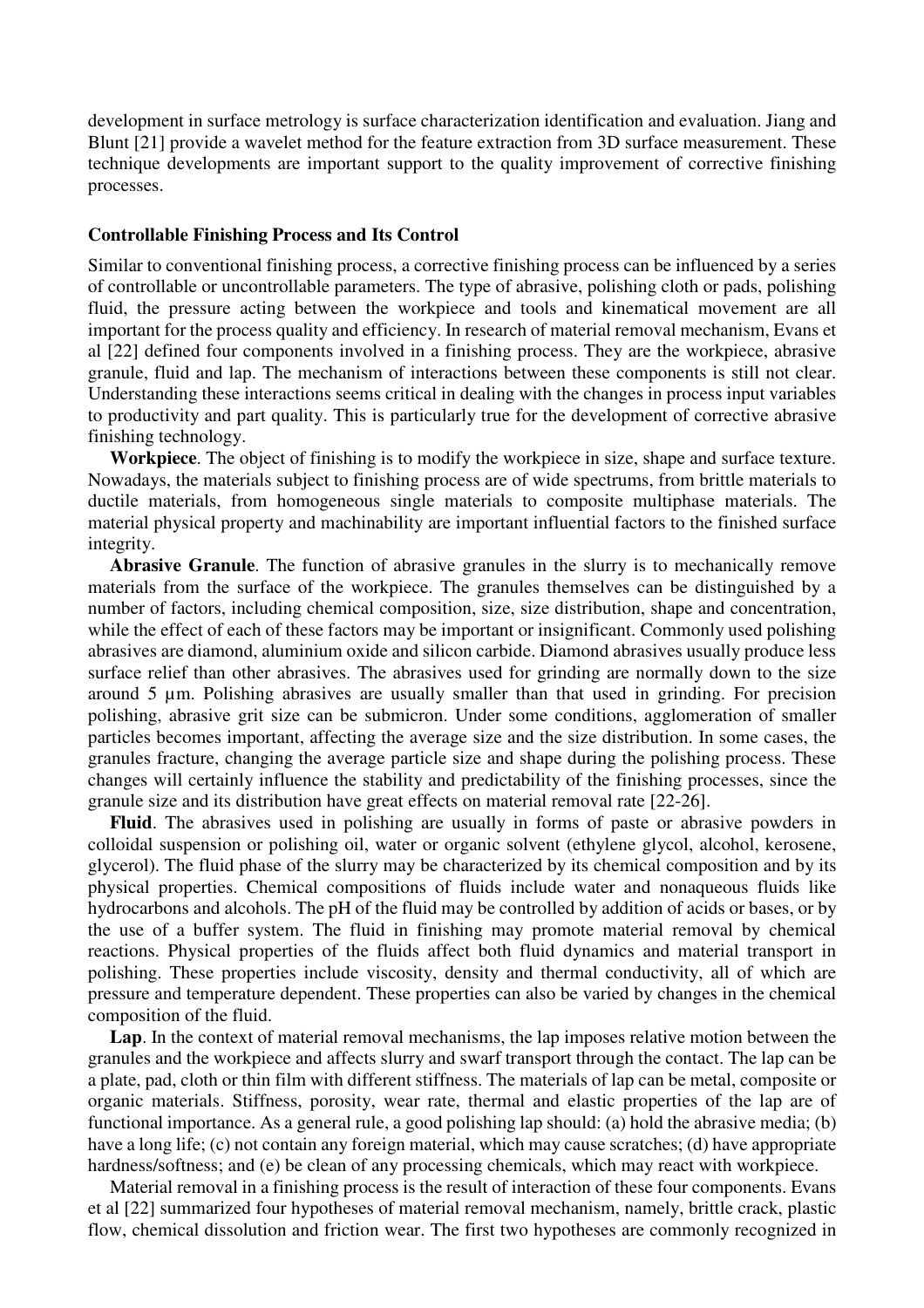grinding, which are evidenced by removed chips. The friction wear hypothesis was developed in response to the lack of information provided by the chemical hypothesis regarding the influence exerted by the polishing medium. Actual polishing will proceed through a combination of material removal mechanisms, depending on the conditions in the system. To date, no one has succeeded in developing a quantifiable material removal model. Many works remains to be done. In order to guide corrective finishing control, many researchers [14, 27-29] are experimentally investigating the relationship between material removal rate and influential process parameters. The commonly considered parameters include polishing speed, feed rate, pressure between tool and workpiece, and tool type, shape and orientation.

In theory the error correction will be a straightforward job if a finishing process is deterministic. In practice, successful error correction relies on carefully planned strategy and tool path design. While investigating the hydrodynamic polishing process, Su et al [29] explained a machining principle – if the curvature effect of error profile is negligible, to obtain an arbitrary shape, the machining time distribution at the machining area should be a linear function of the desired profile. As a consequence, two machining strategies were described as machining corollaries.

(1) If the curvature effect of a desired profile is negligible and the machining zone area is infinitely small, to obtain this profile, the time distribution of tool motion should be a linear function of the profile. This corollary means to machine an arbitrary shape is simply to control the tool motion to have a time distribution similar to the desired profile.

(2) To obtain an arbitrary profile, the layer-by-layer removing strategy can be used. In each layer, the removed thickness is uniform. To do so, the tool is controlled to have a uniform machining time distribution at each grid of machining area of the layer, where the grid size is much smaller than the dimension of machining zone. Particularly, the boundary of each layer with a specific depth should be equal to the contour of the desired profile at the corresponding depth.

To satisfy the premise of the machining principle – the curvature effect of error profile is negligible, the machining spot should be very small. For most polish process, this premise is not easy to match. For time-dwell strategy, there may be two difficulties: over cutting on the boundary of machining area and overlap in tool path design. The over cutting may be moderated by reducing the diameter of tool, increasing the elastic modulus of tool, or reducing the applied load. Another possible way to reduce the depth of over-cut is to rearrange properly the machining time near the boundary. Regarding the tool path overlap design, it is important to make sure the ripples created by tool path are within the tolerance limit.

Commonly used of corrective strategies are dwelling time depending on the position of the workpiece [22, 30, 31]. This is because the material removal rate is relatively constant with increasing polishing time [27]. The longer the tool dwells, the more materials are removed. A dwell time map will established to match the error measured and then translated into federate for the process control. With such strategy, Walker et al [30] demonstrated a successful arbitrary form peak-to-valley error correction from 20.4 to 6.2 microns. The limitations polishing a free-form part are currently due to the quality of the metrology as delivered by a CMM. By applying a limited load (2 N) on polishing tool, Su et al [29] demonstrated that the hydrodynamic polishing can create both uniform depth and parabolic shape pockets with root mean square waviness less than 30 nm by layer-by-layer strategy. The layer-by-layer strategy still has over-cut and under-cut problem when the surface profile falls between the layers. Su et al [31] developed a modified layer-by-layer method to cope such problem.

In order to correct spot error on freeform surface, Walker et al [28] developed a corrective polishing method named as "precessions" process. The polishing tool used comprises an inflated, bulged rubber membrane of spherical form, covered with nonpitch flexible polishing surfaces. The membrane moulds itself around the local asphere, retaining good contact everywhere. Such a membrane has the property that the polishing tool stiffness and the contact area can be controlled independently by air pressure and axis offset when it is used on a Zeeko machine. When the polishing tool feeds toward the workpiece surface perpendicularly (pole-down spinning), the tool exhibits zero surface-speed at centre, rising linearly to a maximum at the periphery. According to Preston equation and Hertizian contact pressure distribution, the material removal in the contact spot presents a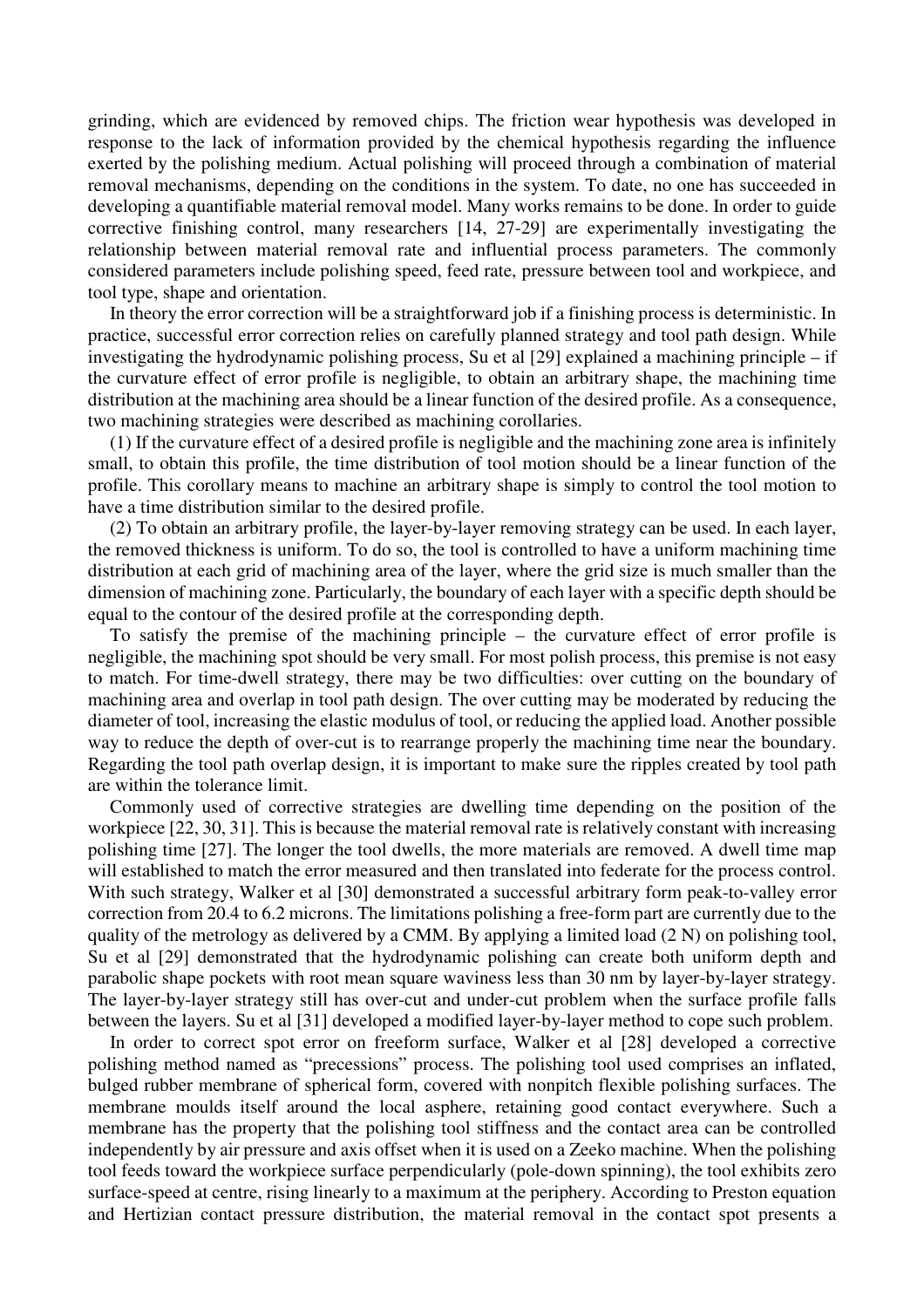spinning "W" shape. Such material removal pattern is difficult to be used for form correction. For this reason, the rotation-axis of the tool is inclined to the surface's local normal, at an angle of typically 10-25 degrees. The tool polishes on the side of the bulged membrane, and the zero-point of surface-speed is shifted outside the contact spot. In this way the materials removal pattern become an asymmetrical "V" shape. The "Precessions" method precesses the tool-axis (see Fig. 5(a)) in discrete steps (typically four) about the local-normal to the surface of the workpiece. In this way, the material removal will possess a symmetrical V shape, which is idea for a spot error correction. As an example, Fig. 5(b) presents a set of material remove pattern by the "Precession" method. The material removal functions are near-Gaussian, and effectively edgeless, with no sharp discontinuities. Even for polishing a curved lens, the material removal functions are usually measured on flat-stock. The tool-advance and dwell-times are adjusted to give the desired width and depth respectively on the curved surface. The results [32] indicated that the errors of a freeform surface could be reduced down to less than1 micron level.



Figure 5. Precessing tool position and material removal function of "Precessions" method [28]

Currently there are not many reports on polishing process monitoring. This may be due to the process material removal is so small that there is no suitable sensor to provide meaningful signals. As discussed previous, the capability of metrology is a critical factor that limits the further improvement of accuracy of corrective polishing. Currently most corrective polishing operations rely on in situ or off line measurement to provide error information. With the development of acoustic emission gap elimination technique that could detect submicron contact [], online process monitoring may be possible.

#### **Summary**

Development of corrective polishing technology enabled the errors on freeform surface to be corrected. Successful corrective polishing relies on the capability of the machine tools been used. Normally these machines should have 6 or more degree of freedoms to allow freeform to be machined. The basic models for corrective polishing are still based on Preston and Archard equations. New models consider the effects of tool feed rate and local deformation in the polishing zone. A NURBS based surface modelling method is widely adopted in corrective polishing for its speed for process control. The main strategies for the corrective polishing are time dwelling and layer-by-layer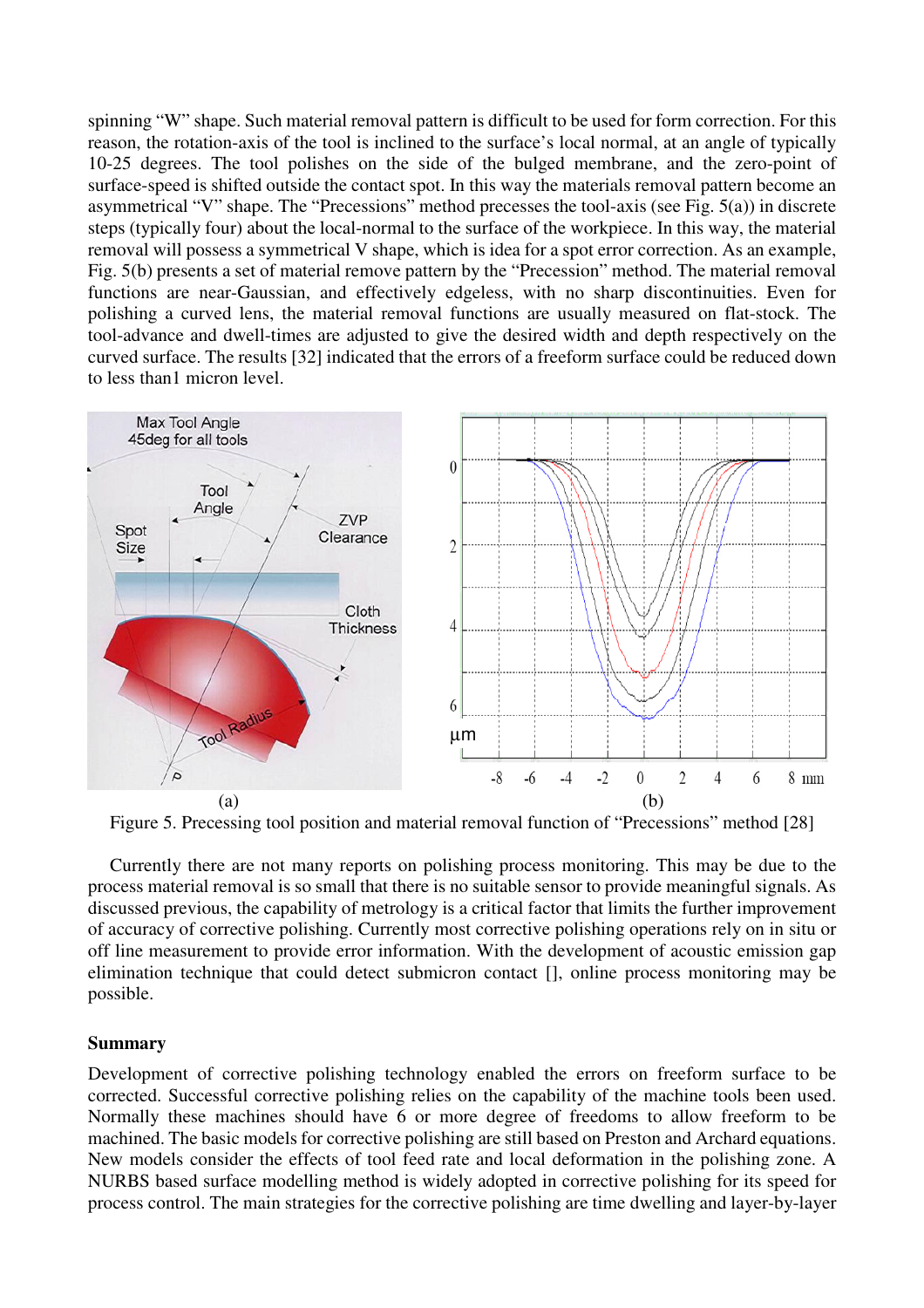methods. Further improvement of corrective polishing technology depends on the application of better metrological facilities and online process monitoring.

#### **References**

- [1] R. Komanduri, D.A. Lucca, and Y. Tani, Technological Advances in Fine Abrasive Processes, *Annals of the CIRP*, Vol.46, No. 2, (1997), pp. 545-596.
- [2] Robotice grinding and Polishing for turbine-vane overhaul, J. of materials Processing Technology, Vol. 127(2002) pp.140-145
- [3] C. Brecher, S. Lange, M. Merz, F. Niehaus, C. Wenzel, M. Winterschladen, NURBS Based Ultra-Precision Free-Form Machining, *Annals of the CIRP*, Vol.55, No. 1, (2006), pp. 547-550.
- [4] D. D. Walker, , R. Freeman, G. McCavana, R. Morton, D. Riley, J. Simms, D. Brooks, E. D. Kim, A. King, The Zeeko/UCL Process for Polishing Large Lenses and Prisms, Proc. of SPIE, Vol. SPIE-4411 (2002) pp.106-111.
- The Euro50 Extremely Large Telescope", Torben Andersen, Arne L Ardeberg, Jacques Beckers, Proceedings SPIE Apr 2002 Vol. 4840 pp 214-225.
- [5] R. G. Bingham, D. D. Walker, D-H. Kim, D. Brooks, R. Freeman, D. Riley, A novel automated process for aspheric surfaces, Proc. of SPIE, Vol. SPIE-4093 (2000) pp.445-450.
- [6] P. Charlton, L. Blunt, Surface and form metrology of polished "freeform" biological surfaces, Wear, Vol. 264 (2008) pp.394–399.
- [7] T. M. Stephen, L. M. Sweet, M. C. Good, M. Tomizuka, Control of tool/workpiece contact force with application to Robotic deburring, IEEE J. Robotic. Autom. RA-3(1) (1987) pp. 7-18.
- [8] G. M. Bone, M. A. Elbestawi, R. Lingarkar, L. Liu, Force control for robotic deburring, ASME J. Dyn. Syst. Meas. Cont. Vol.113 (1991) pp.395-400.
- [9] R. Hollowell, R. Guile, An analysis of robotic chamfering and deburring, ASME DSC-6 (1987) pp.73-79.
- [10] D. F. Ge, Y. Takeuchi, N. Asakawa, Dexterous polishing of overhanging sculptured surface with 6-axis control robot, Proceedings of the IEEE International Conference on Robotics Automation, (1995) pp.2090-2095.
- [11] F. Ozaki, M. Jinno, T. Yoshimi, K. Tatsuno, M. Takahashi, M. Kanda, Y. Yamada, S. Nagataki, A force controlled finishing robot system with a task-directed robot Language, J. Robotic.Mechatronics, Vol.7, No. 5 (1995) pp.383-388.
- [12] F. W Preston, The theory and design of plate glass polishing machines. J Soc Glass Technol Vol.11 (1927) pp. 214–256.
- [13] J. F. Archard, Contact and rubbing of flat surfaces. J Appl Phys. Vol.24, (1953) pp. 981–988.
- [14] X. Wu, Y. Kita, K. Ikoku, New polishing technology of free form surface by GC, Journal of Materials Processing Technology, Vol. 187–188 (2007) pp. 81–84.
- [15] A. Roswell, F. Xi, G. Liu, Modelling and analysis of contact stress for automated polishing, Int. J. of Mach. Tools & Manuf. Vol.46, (2006), pp.424-435.
- [16] David F. Rogers, Rae A. Earnshaw (editors), "State of the Art in Computer Graphics Visualization and Modeling", 1991, New York, Springer-Verlag, pp. 225 - 269
- [17] Les Piegl, "On NURBS: A Survey", Jan 01, 1991, IEEE Computer Graphics and Applications, Vol. 11, No. 1, pp. 55 – 71.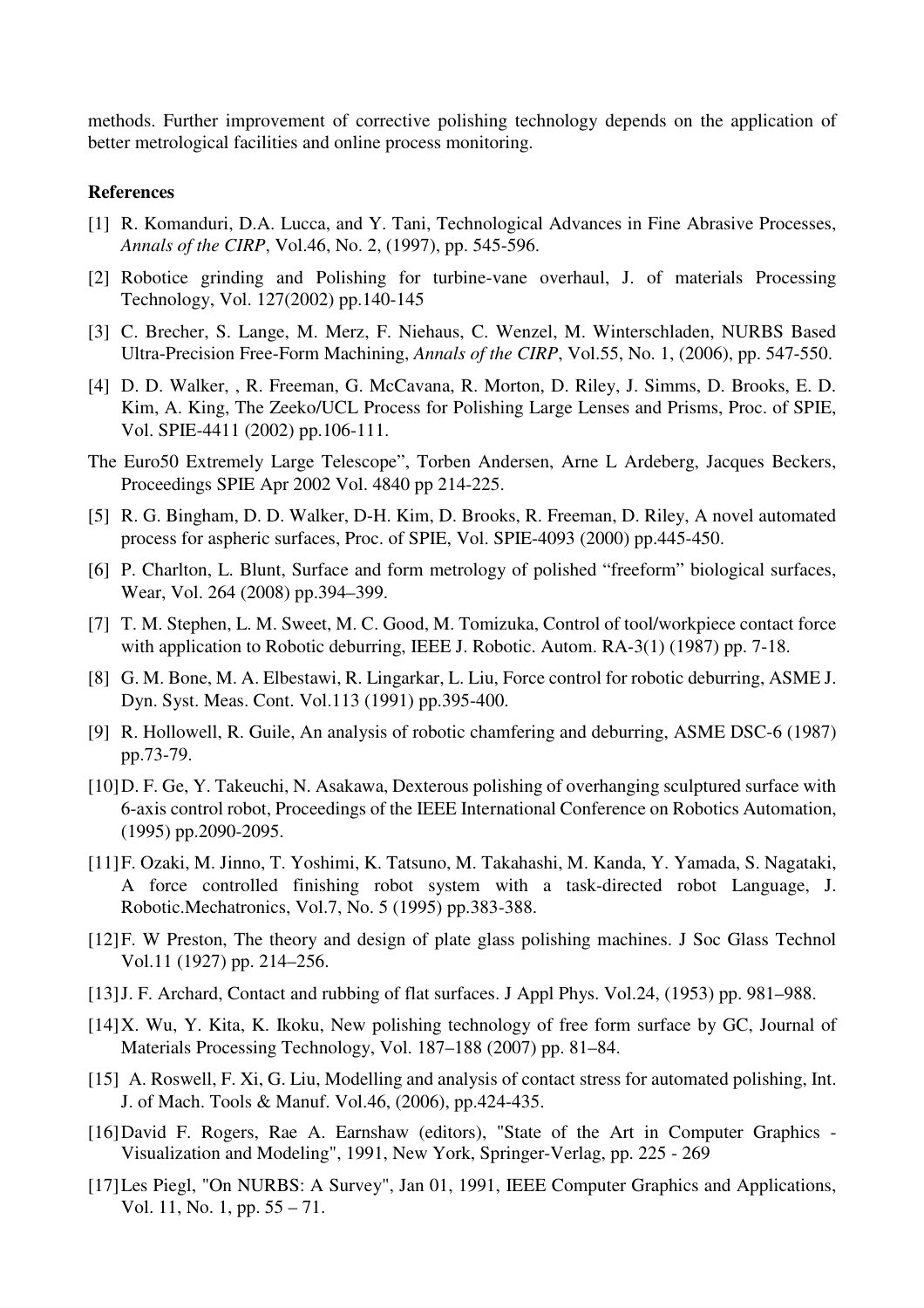- [18] BSI 7251-4: 1997; Orthopaedic joint prosthesis Part 4: Specification for articulating surfaces made of metallic, ceramic and plastic materials of hip joint prosthesis. http://www.bsi-global.com/index.xalter
- [19] BS 7251-14:1998, ISO 7207-2:1998 Orthopaedic joint prostheses. Components for partial and total knee-joint prostheses. http://www.bsi-global.com/index.xalter
- [20] L. Blunt, X. Q. Jiang . Three dimensional measurement of the surface topography of ceramic and metallic orthopaedic joint prostheses. Journal of Materials Science: Materials in Medicine, Volume 11, Number 4 (April 2000), pp. 235-246.
- [21] X. Q. Jiang, L. Blunt, Third generation wavelet for the extraction of morphological features from micro and nano scalar surfaces, Wear, Vol. 257 (2004) pp.1235–1240.
- [22] C.J. Evans, E. Paul, D. Dornfeld, D.A. Lucca, G. Byrne, M. Tricard, F. Klocke, O. Dambon, B.A. Mullany, Material Removal Mechanisms in Lapping and Polishing, Vol. 52, No. 2, (2003) pp. 611-633.
- [23] D.D. Walker, A.T.H. Beaucamp, D. Brooks , R. Freeman, A. King, G. McCavana, R. Morton, D. Riley, J. Simms, Novel CNC polishing process for control of form and texture on aspheric surfaces, Proceedings of SPIE – The Int. Soc. for Opt. Eng., Vol. 4767 (2002) pp.99-105.

[24] Material Removal Mechanisms in Lapping and Polishing, CIRP Annals - Manufacturing Technology, Vol. 47, No. 1, (1998) pp. 239-244.

[25] R. S. Dwyer-Joyce, R. S. Sayles and E. loannides, An investigation into the mechanisms of closed three-body abrasive wear, Wear, Vol 175 (1994) pp. 133-142.

[26] Aghan R. L. and Samuels L. E. Mechanisms of abrasive polishing, Wear, Vol.16 (1970), pp. 293-301.

[27] E. Brinksmeier, O. Riemer, A. Gessenharter, Finishing of structured surfaces by abrasive polishing, Precision Engineering Vol.30 (2006) pp. 325–336.

[28] D. D. Walker, D. Brooks, A. King, S. w. Kim, The 'Precessions' tooling for polishing and figuring flat, spherical and aspheric surfaces, Vol.11, No. 8, (2003) pp.958-964.

[29] Y. T. Su, C. C. Horng, S. Y. Wang, S. H. Jang, Ultra-precision machining by the hydrodynamic Polishing process, Int. J. Mach. Tools Manuf., Vol. 36, No. 2, (1996) pp. 275-291.

[30] D.D. Walker, A.T.H. Beaucamp, V. Doubrovski, C. Dunn, R. Freeman, G. Hobbs, G. McCavana, R. Morton, D. Riley, J. Simms, X. Wei, New results extending the Precessions process to smoothing ground aspheres and producing freeform parts, Proc. of SPIE, Vol. SPIE-5965 (2005) pp. 249-255.

[31] Y. T. Su, C. C. Horng, J. Y. Sheen, H. JAR-Sian, A Process Planning Strategy for Removing an Arbitrary Profile by Hydrodynamic Polishing Process, Int. J. Mach. Tools Manuf., Vol. 36, No. 11, (1996) pp. 1227-1245.

[32] D. D. Walker, A. T. H. Beaucamp, D. Brooks, V. Doubrovski, M. Cassie, C. Dunn, R. Freeman, A. King, M. Libert, G. McCavana, R. Morton, D. Riley, J. Simms, New Results from the Precessions Polishing Process Scaled to Larger Sizes, Proc. of SPIE, Vol. SPIE-5494 (2004) pp.71-80.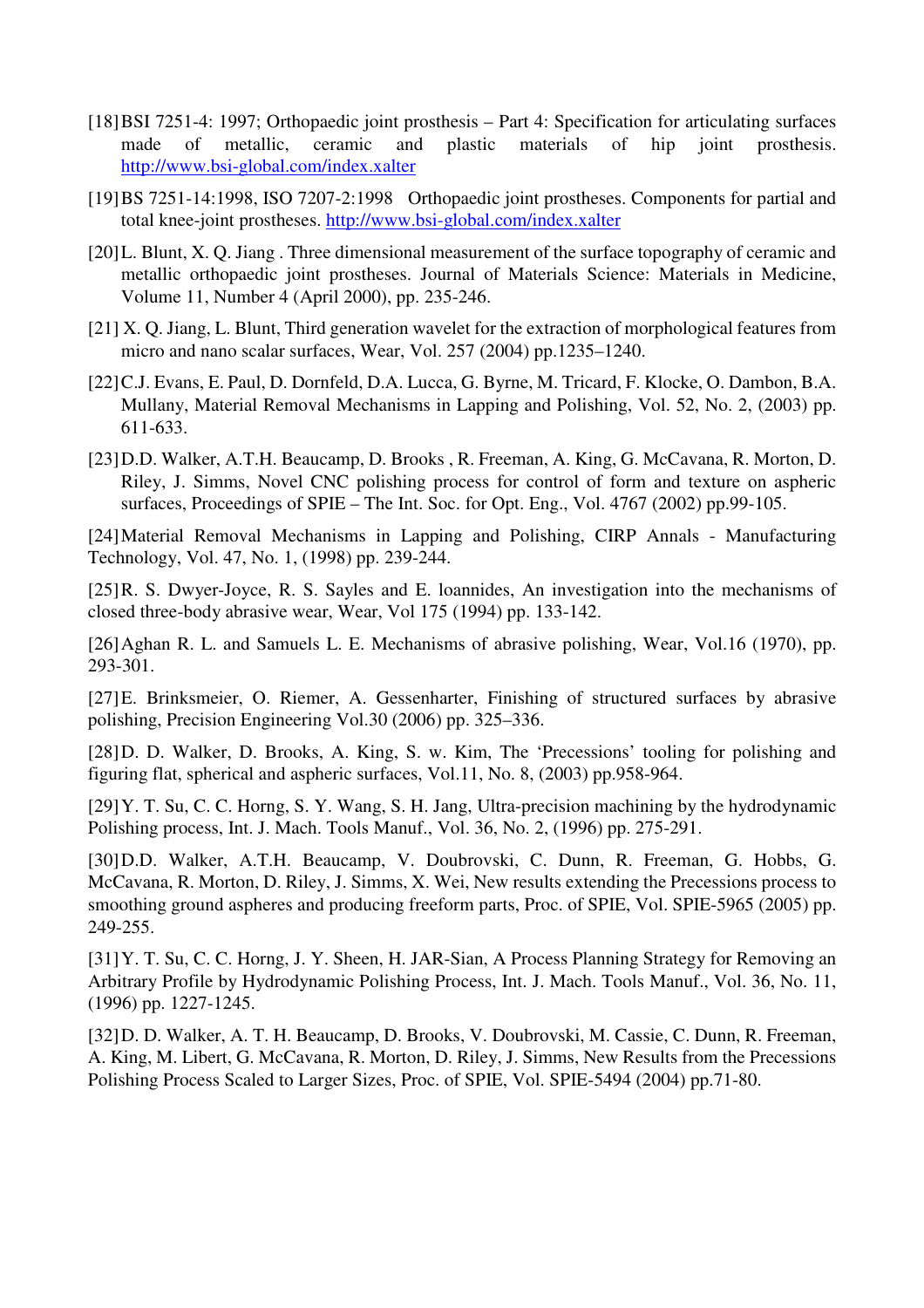If a polishing process has a deterministic machining nature and is capable of removing an arbitrary profile to a desired precision, it has two main advantages in performing the error correction task as compared to the trajectory controlled machining methods. One advantage is that the precision requirement of the servo-mechanisms for a polishing machine is much lower than the machining precision which can be achieved through error compensation by the polishing process. This is because the high positioning precision requirement in the z-direction for the trajectory decided machining processes is unnecessary for a polishing process. It is replaced by the need for an accurate machining rate control. In other words, by attaining a proper machining rate control of the polishing process, the machining precision of work surface can be greater than the positioning precision of the machine tool (see discussion in Appendix A). The other advantage is that the high structure rigidity requirement (needed for the trajectory controlled machining methods) is relieved for a polishing process. This is because the structure deflection or vibration has a negligible effect on the machining performance of a polishing process [23]. As a result, for the error compensation purpose a deterministic polishing process is a better choice.

AE

#### Machine tool kinematics

#### Error measurement

More research is required to guide the selection of suitable process parameters.

1. D.D. Walker, A.T. Beaucamp, R.G. Bingham, D. Brooks, R. Freeman, S.W. Kim, A.M. King, G. McCavana, R. Morton, D. Riley, J. Simms, "Precessions process for efficient production of aspheric optics for large telescopes and their instrumentation," in Specialized Optical Developments in Astronomy, eds. E. Atad-Ettedgui, S. D'Odorico, Proc. SPIE 4842, 73-84, 2002

2. D. Walker, D. Brooks, R. Freeman, A.M. King, G. McCavana, R. Morton, D. Riley, J. Simms, "First aspheric form and texture results from a production machine embodying the Precessions process," in Optical manufacturing and Testing IV, Proc. SPIE, **4451,** 267-276, 2000

3. 'The 'Precessions' Tooling for Polishing and Figuring Flat, Spherical and Aspheric Surfaces', D.D. Walker, D. Brooks, A. King, R. Freeman, R. Morton, G. McCavana, S-W Kim , Optics Express, Published by Optical Society of America on http://www.opticsexpress.org/, Vol. 11, issue 8, April 21<sup>st</sup>, pp958-964

### Dipayan Jana, SAMPLE PREPARATION TECHNIQUES IN PETROGRAPHIC EXAMINATIONS OF CONSTRUCTION MATERIALS:

A STATE-OF-THE-ART REVIEW; PROCEEDINGS OF THE TWENTY-EIGHTH CONFERENCE ON CEMENT MICROSCOPY, DENVER, COLORADO, U.S.A., APRIL 30 – MAY 4, 2006

Jana, D., Sample Preparation Techniques in Petrographic Examinations of Construction Materials: A State-of-the-art Review, Proceedings of the 28th Conference on Cement microscopy, ICMA, Denver, Colorado, 2006, pp. 23-70.

#### Process monitoring

It has been reported that difference lap materials would make significant difference in surface finish.

The compliance of polishing system is an important common feature for corrective polishing processes in achieving high accuracy. It allows the surface finish to be improved without losing form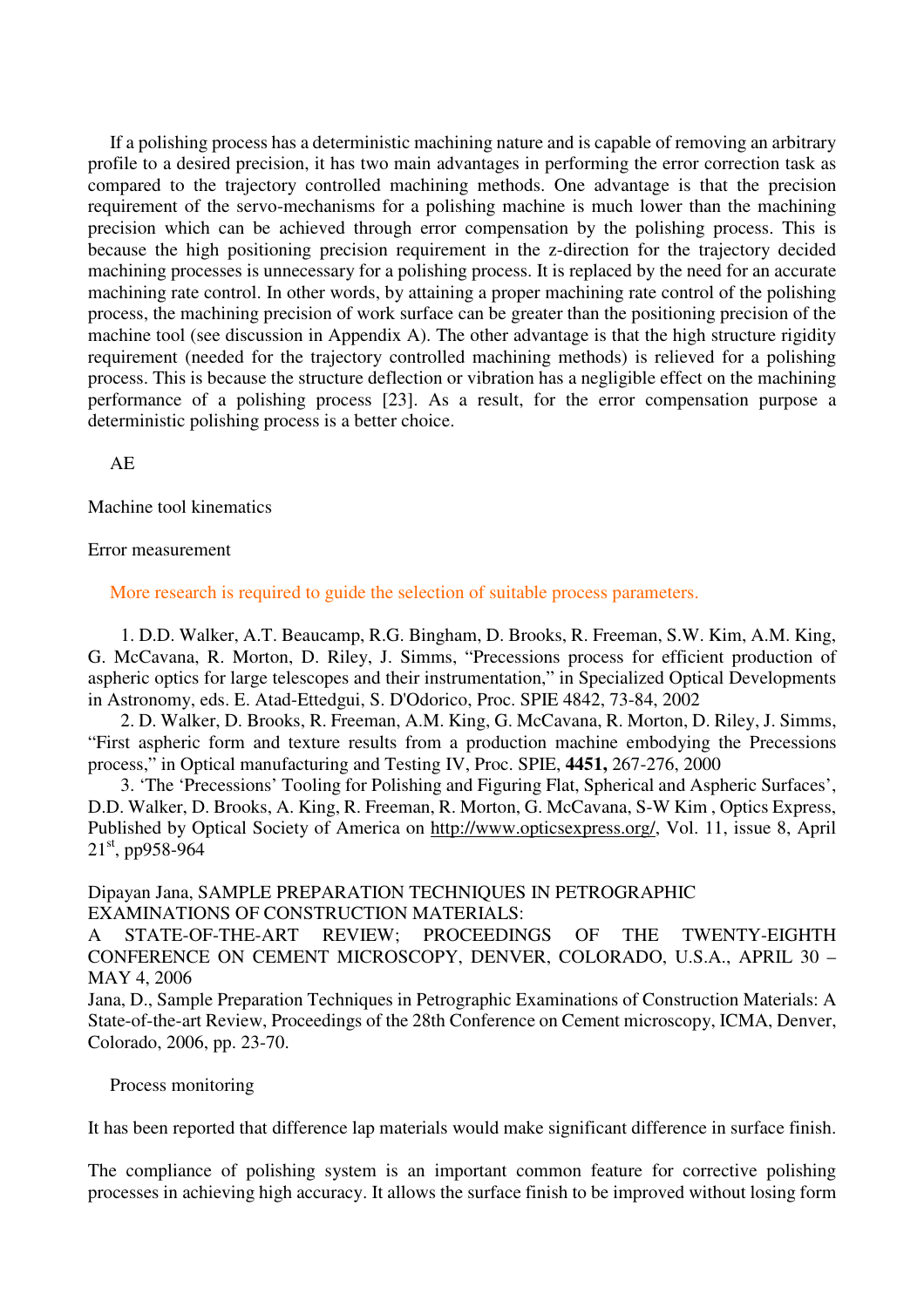accuracy. To enable corrective polishing tool path planning is essential element for the error correction. This depends on the method of freeform surface modelling and error measurement.

All manuscripts must be in English. Please keep a second copy of your manuscript in your office (just in case anything gets lost in the mail). When receiving the manuscript, we assume that the corresponding authors grant us the copyright to use the manuscript for the book or journal in question. Should authors use tables or figures from other Publications, they must ask the corresponding publishers to grant them the right to publish this material in their paper.

Use *italic* for emphasizing a word or phrase. Do not use boldface typing or capital letters except for section headings (cf. remarks on section headings, below). Use a laser printer, not a matrix dot printer.

#### **Organization of the Text**

**Section Headings.** The section headings are in boldface capital and lowercase letters. Second level headings are typed as part of the succeeding paragraph (like the subsection heading of this paragraph).

**Page Numbers.** Do *not* print page numbers: Please number each sheet toward the middle near the bottom (outside the typing area) with a soft pencil.

**Tables.** Tables (refer with: Table 1, Table 2, ...) should be presented as part of the text, but in such a way as to avoid confusion with the text. A descriptive title should be placed above each table. The caption should be self-contained and placed *below or beside* the table. Units in tables should be given in square brackets [meV]. If square brackets are not available, use curly {meV} or standard brackets (meV).

**Figures.** Figures (refer with: Fig. 1, Fig. 2, ...) also should be presented as part of the text, leaving enough space so that the caption will not be confused with the text. The caption should be self-contained and placed *below or beside* the figure. Generally, only original drawings or photographic reproductions are acceptable. Only very good photocopies are acceptable. Utmost care must be taken to *insert the figures in correct alignment with the text*. Half-tone pictures should be in the form of glossy prints. If possible, please include your figures as graphic images in the electronic version. For best quality the pictures should have a resolution of 300 dpi(dots per inch

**Equations.** Equations (refer with: Eq. 1, Eq. 2, ...) should be indented 5 mm (0.2"). There should be one line of space above the equation and one line of space below it before the text continues. The equations have to be numbered sequentially, and the number put in parentheses at the right-hand edge of the text. Equations should be punctuated as if they were an ordinary part of the text. Punctuation appears after the equation but before the equation number, e.g.

$$
c^2 = a^2 + b^2 \tag{1}
$$

#### **Literature References**

References are cited in the text just by square brackets [1]. (If square brackets are not available, slashes may be used instead, e.g. /2/.) Two or more references at a time may be put in one set of brackets [3,4]. The references are to be numbered in the order in which they are cited in the text and are to be listed at the end of the contribution under a heading *References*, see our example below.

#### **Summary**